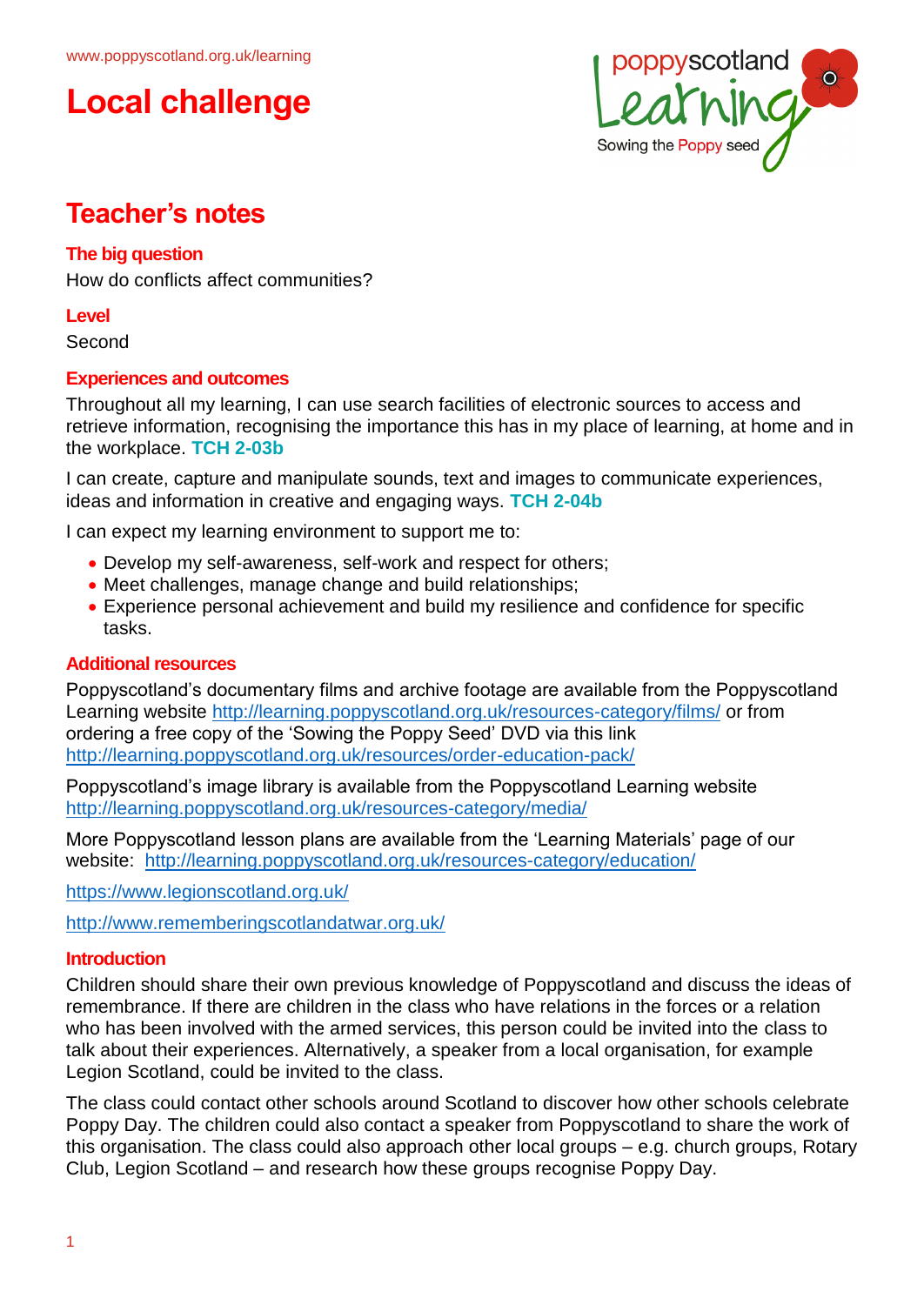



A storyboard should be created in order to plan the film. The children could have the opportunity of taking photographs of local memorials, etc in order to plan their storyboard effectively.

The children should form teams in order to tackle different aspects of the project. The groups should take an aspect and film their section including interviews, etc. The final film should be edited and choreographed to perhaps include appropriate background music. This may be an area where specialised help could be required, dependent on the children's skills and software available within the school. This may be an opportunity to work with a local business to produce the DVD or contact the local secondary school or college to ensure the DVD is edited effectively.

The final version should be launched at the school assembly, or shown to parents at a school open night. The DVD should be shown to other schools.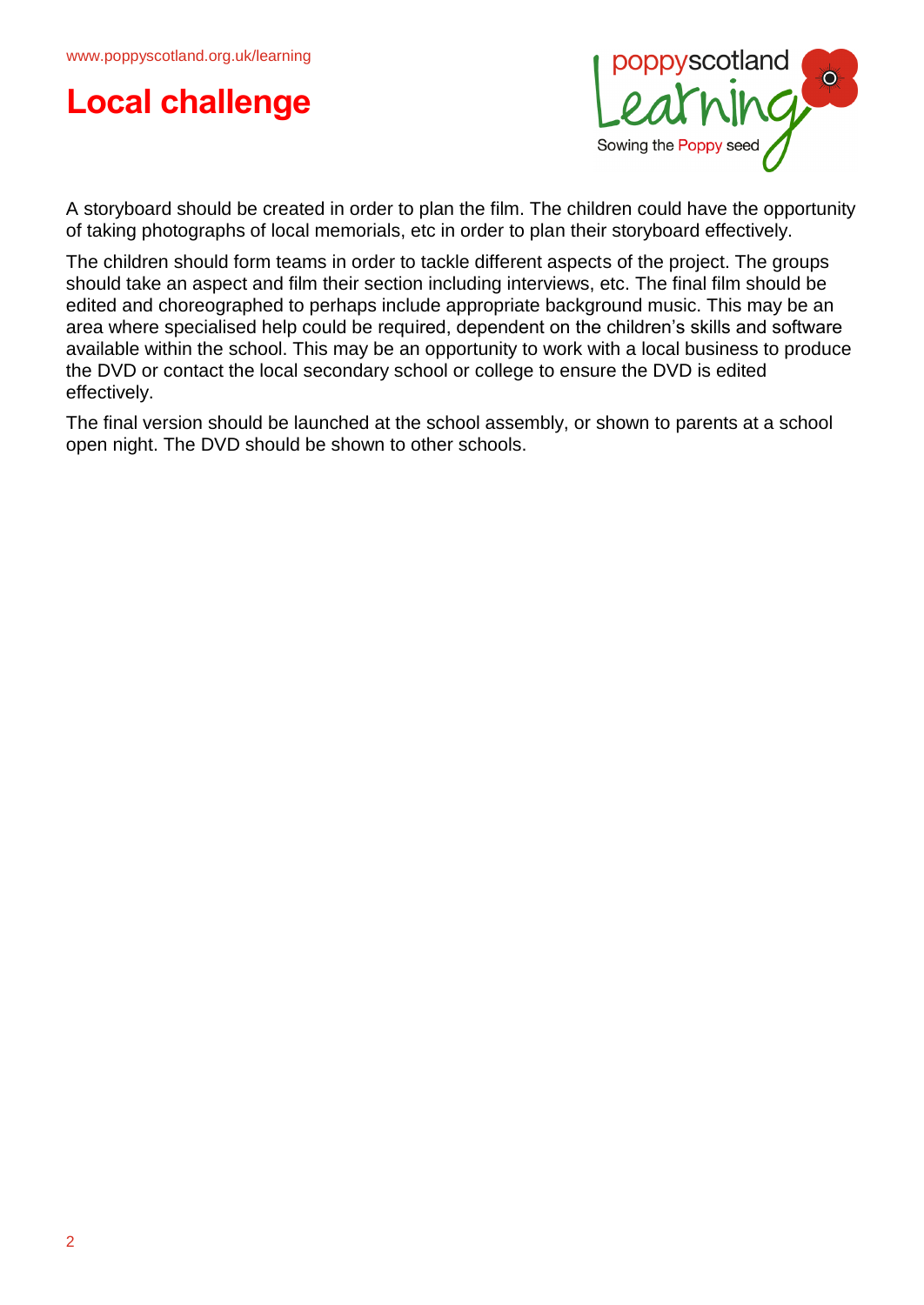# **Local challenge**



# **Your challenge**

Poppyscotland are always interested to learn about what happens at remembrance time in your area and also about who has been involved in conflicts and how it affected them and their families.

Your challenge is to create a DVD showing these aspects, which could then be shown to children in other areas of Scotland so that they could learn about the effects of conflict and the work of Poppyscotland where you are.

## **Rules**

- Committees would need to be set up and team leaders chosen.
- Research might include local library and contact with your local branch of Legion Scotland.
- Agree an overall strategy and plan as a class.
- The quality of the finished product should be of a high standard.
- It may help to get advice from local businesses/expertise about creating a DVD.
- You may make this up over a longer period of time than suggested below but you must then agree a new timescale.

## **Timescale**

- Research and initial contacts 1 week.
- Interviews and filming -1 week.
- Editing and formatting 1 week.
- Showing of footage and sharing time, occasion and venue to be decided.

## **Learning intention**

• I am learning to create, capture and manipulate sounds, text and images to communicate my prior learning and ideas on a given topic.

## **Success criteria**

I will create a short film that communicates my thoughts and ideas about remembrance.